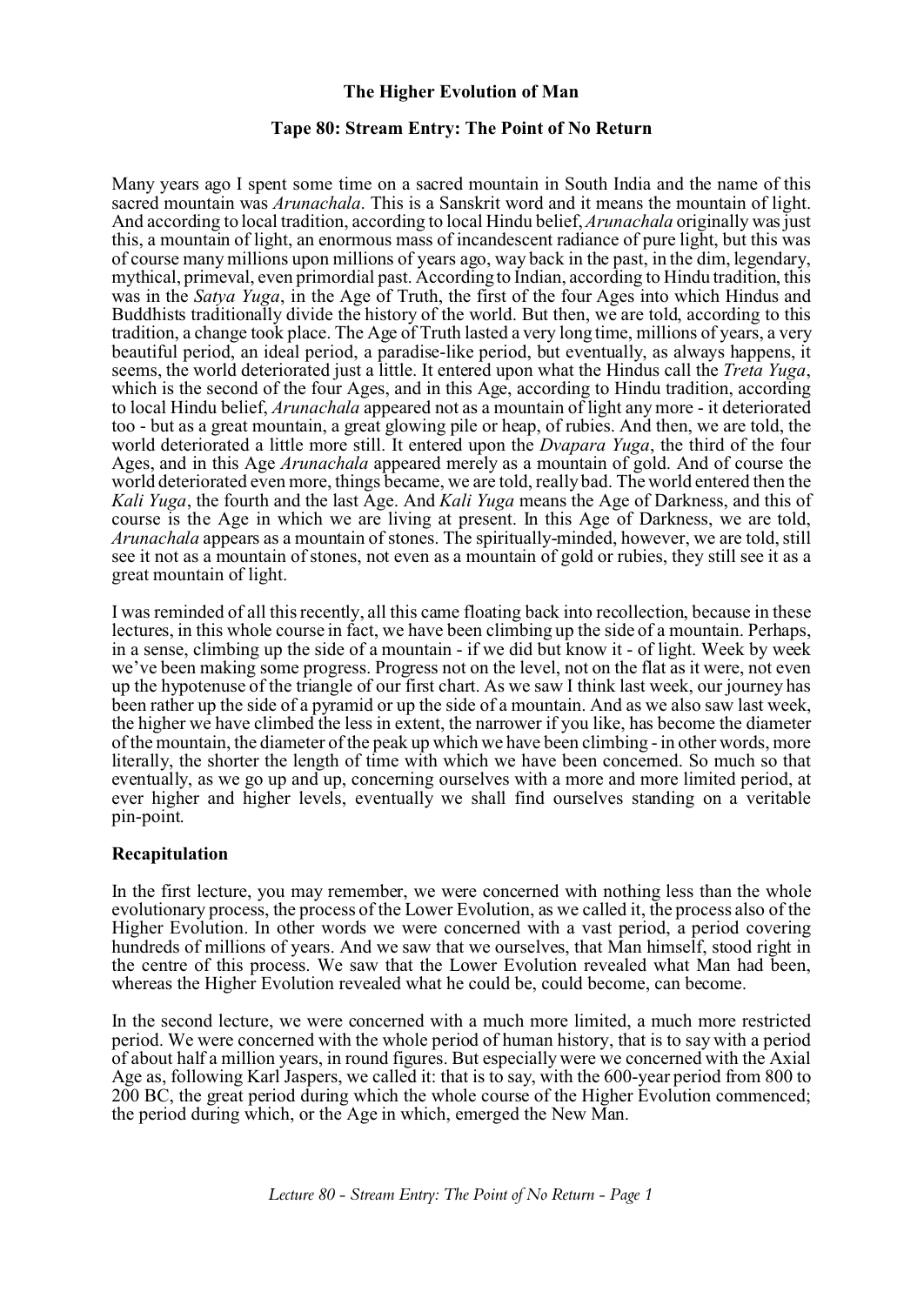Then in the third lecture, we went on to deal with Art and the Spiritual Life, with the Fine Arts, that is to say, in their relationship with and to the course of the Higher Evolution. We saw, you may remember, that the true artist, the artistic genius if you like, was himself a kind of New Man. We saw that he created out of the abundance of his experience or a higher level of being and consciousness than is accessible to the ordinary, to the average man. And we saw, therefore, that the true artist, the creative genius, the artistic genius, occupied a higher place in the scale of evolution.

Then in the fourth lecture we went on to explore the subject of Religion: Ethnic and Universal, and we listed the characteristics of each. We saw that ethnic religion was, amongst other characteristics, on the whole collective and as such belonging to the Lower rather than to the Higher Evolution, even though its branches did extend up into the Higher Evolution. Universal religion, we saw on the other hand, amongst other characteristics was more individual and belonged as such more to the Higher Evolution, even though its roots did go deep down into the Lower Evolution. Looking at the different religions of the world in turn we saw, for example, that Hinduism was a good example of an ethnic religion and Buddhism of a universal religion.

In this way we climbed up the side of our mountain, higher and higher. Last week, for the first time in this series or course, we dealt specifically with Buddhism, and we dealt with Buddhism as the Path of the Higher Evolution. In other words, we were concerned last week with a very high level indeed of the evolutionary process. And you may recollect that we studied the path of the Higher Evolution in terms of the Twelve Positive Links, as they are called in the Buddhist tradition. We saw how the experience of Suffering gives rise to faith, in the sense of a positive emotional attitude towards ultimate things. We saw that faith gives rise to joy, joy to rapture or ecstasy, rapture to peace, peace to bliss, bliss to concentration of mind, of heart, of being; and concentration, in its turn, eventually gives rise to the knowledge and vision of things as they really are. And then this in turn to withdrawal and so on.

---oOo---

Now tonight we reach, we come to, a higher level still. Tonight we are concerned with an even more limited, an even more restricted, field, at an even higher level. Tonight we find ourselves standing, we may say, right on the top of the mountain, find ourselves in fact standing on a pin-point. And that is because we come tonight to the subject of *Stream Entry, The Point of No Return*. Now this does not mean that our journey is ended. The Zen people have a saying: When you want to climb a mountain, start at the top. But we haven't started at the top, we have started at the base. We have worked our way up now, to the top, to that pin-point, but that isn't the end. We haven't yet reached our destination, haven't yet reached our goal. In any case there are two more lectures and obviously they will have to be filled in somehow. This fact that we have reached the top of the mountain, reached this pin-point tonight, means that tonight we break through into another dimension. And this of course is the dimension of the transcendental; if you like, of the unconditioned; if you like, of the Absolute, Ultimate Reality. It is as though, continuing this particular way of thinking, on the top of our pyramid or our mountain up which we have been climbing, the top of which we've now reached, on the pin-point of which we now stand, it is as though on the top of this pyramid there was another pyramid, standing on top of this first one; but standing not on its base, standing inverted, balanced on its point, the downward-pointing point of the second pyramid balancing on the upward-pointing point of the first pyramid. So that, if one wished, one could as it were pass through the point of the lower pyramid up into the higher pyramid, up inside it, penetrating as though it were hollow into its interior - that is to say, penetrating into a new dimension altogether; the only difference between this second, inverted pyramid and the first pyramid being that whereas the first pyramid has a base as well as a point, this one, the inverted one, has a point but it has no base. In other words, being inverted it has no ceiling. There is only within this second, this inverted, this higher pyramid, there is only the possibility of infinite ascension and infinite expansion, going on to infinity without reaching any base, without reaching any ceiling. However, I am not going to continue with this particular comparison.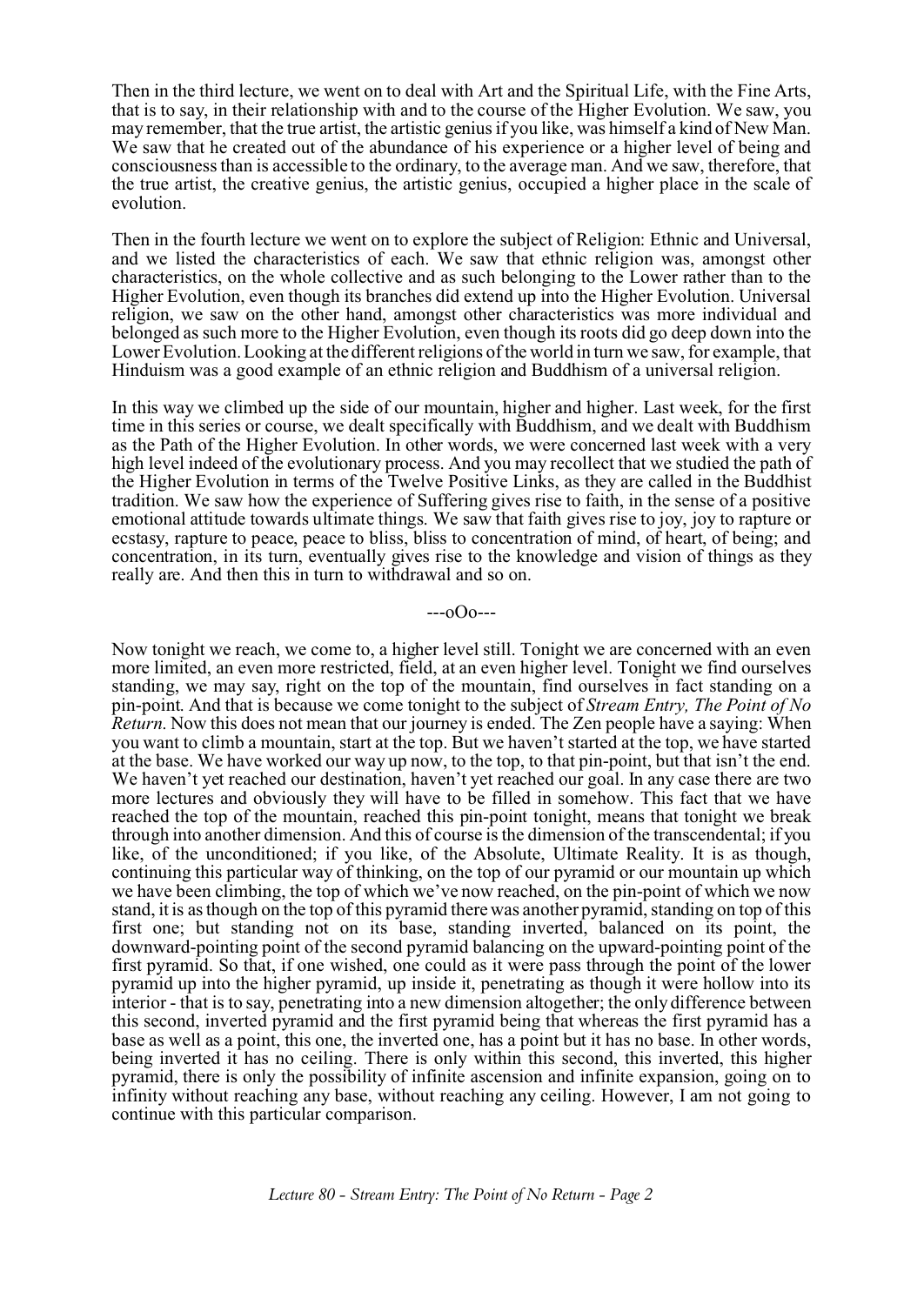I want now to get on directly with the subject-matter of tonight's lecture and I want to introduce a new comparison. And this new comparison will, I hope, make clear what exactly is meant by 'The Point of No Return'. It is something I have often mentioned. I have mentioned it from time to time in the course of lectures but as far as I know, I have never really explained it properly or in detail. So with the help of this new comparison, I hope to be able to throw some light, at least, on this rather obscure and very important, very significant topic. I also hope to be able to elucidate, incidentally, the conception of what I've called sometimes the 'gravitational pull' - this being an expression which has cropped up rather frequently of late, in lectures and discussions.

Now I am going to start by asking you to imagine two bodies, a smaller body and a larger body. If you like, for the sake of convenience, we'll call them the earth and the sun; the smaller body being the earth, of course; the larger one being the sun. But I must point out that what I am going to say is grossly over-simplified, not to say falsified, in the case of the actual earth and the actual sun. So let's take these two bodies, the smaller and the larger, calling them the earth and the sun. Now each of these two bodies is surrounded by a gravitational field; that is to say, is surrounded by an area within which it will attract to itself any other smaller body. Now suppose, carrying our comparison a step further, suppose we so arrange our two bodies, our earth and sun, that their gravitational fields overlap to some extent. Now at this point we are going to look at the blackboard where you'll find, I hope, another chart, another diagram, which I hope will help to make this matter clear.

On the first of these three diagrams, here we have our smaller body, earth. Here we have our larger body, sun. And here, of course, we have the two gravitational fields. So we see that there are now three distinct areas demarcated:

- 1. There's the area within which there operates only the gravitational force of the smaller body, earth.
- 2. We see there is an area within which there operates only the gravitational force of the larger body, the sun.
- 3. Here we see there is another area, a smaller area in the diagram, within which the two gravitational forces - that of the earth and that of the sun - overlap. In other words, an area within which both forces are operative, an area within which, in fact, the two are even in conflict.

Now let us enlarge this section, this area 3, and transfer it to another chart, another diagram. And let's draw a line from point A on this arc to point B on that arc. Also, from our angle C up here to our angle D down there. Now the point of intersection of these two lines within that area (point E), will be the point, we may say, of equilibrium, that is to say the point at which the two gravitational forces - that of what we call the sun and what we call the earth - will balance and will therefore cancel each other out. So that suppose we are travelling along the line A to B. Up to this point of equilibrium we shall be subject more to the gravitational pull of the earth than of the sun. But beyond this point B, beyond the point of equilibrium, we shall be subject more to the gravitational pull of the sun than of the earth. Now if the original impetus behind the object or the person travelling along that line A to B, if the original impetus fails at any point between A and E, then that particular object or that particular person will be pulled back, will fall back, if you like, into area 1. Once, however, we get beyond point E, the point of equilibrium, we are safe. It may take time to overcome the remaining gravitational pull of the earth, but slowly, inevitably, inexorably, we sink - or rise, if you like - into the sun. The first point, therefore, beyond point E is *The Point of No Return*. Actually there is no space in between the two. This is the point immediately following this point, the point of equilibrium; there is only a space on the chart so that you can see this point more clearly. Actually it follows immediately after. So this is the point of no return: the first point beyond the point of equilibrium. It is the point having reached which one could no longer fall back to the earth, even though the earth does still exert, still exercise, some gravitational pull.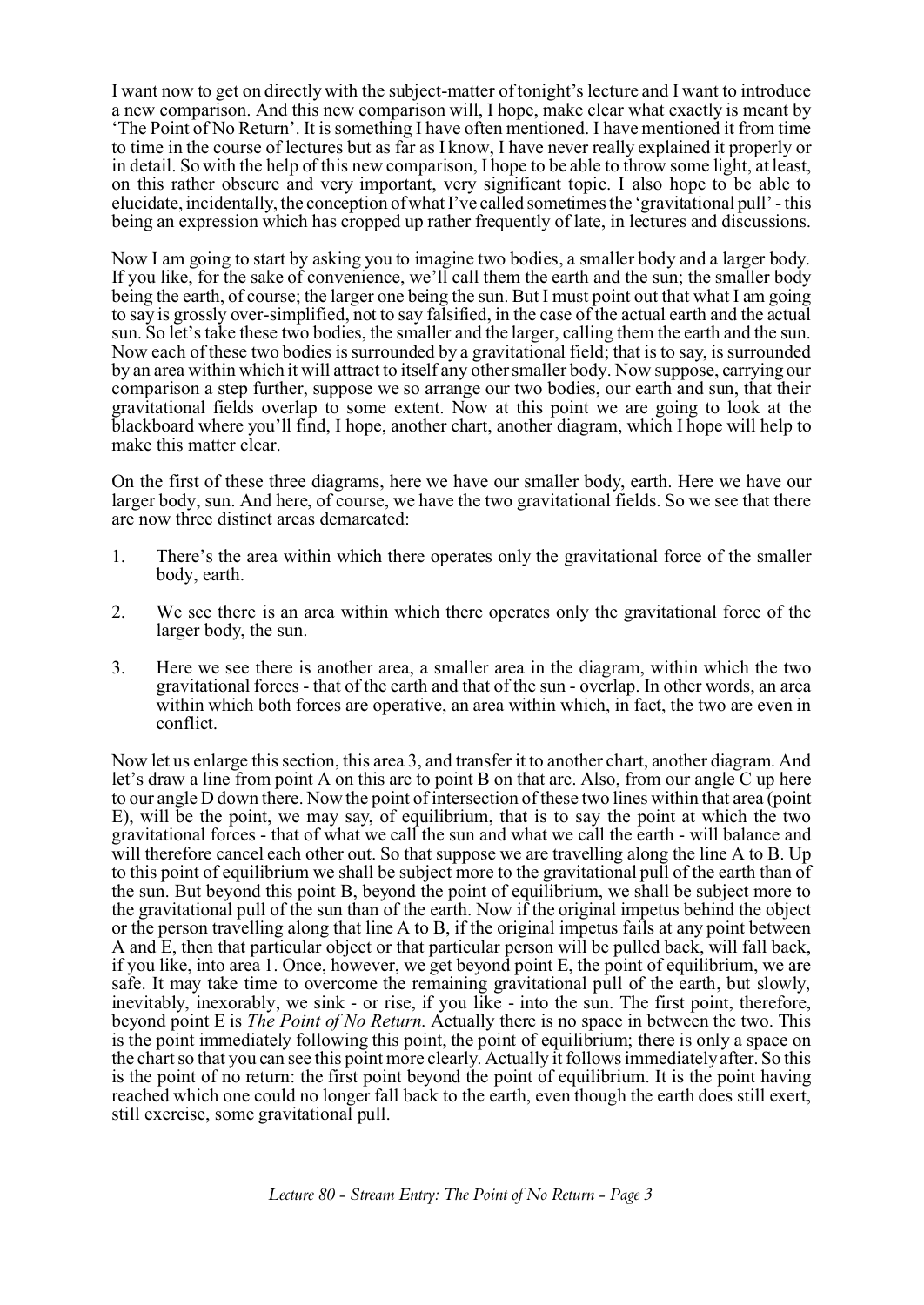Now let's apply all this, let's apply this comparison now, to the subject with which we are concerned tonight. And let us see how it works out in terms of the Higher Evolution, in terms of the spiritual life. Let the smaller body, earth, stand for the conditioned; that is to say, stand for relative existence, stand for phenomenal existence or existence as conditioned by space, conditioned by time, conditioned by causality. And let the larger body, the sun, stand for the Unconditioned, stand for absolute existence, existence beyond space, beyond time, stand, if you like, for the dimension of eternity. So instead now of earth and sun, we have got conditioned and Unconditioned. And each of these two of course, both the conditioned and the Unconditioned, is surrounded by its own gravitational field.

 $---O---$ 

Now the gravitational field, as it were, of what we call conditioned is known, in Buddhist tradition, Buddhist terminology, as the *samsara*. This is the gravitational field, as it were, of the conditioned. And this*samsara* is depicted in that very well-known work of Eastern Buddhist art, the Tibetan Wheel of Life. Perhaps as I mention this term, some of you can see in your mind's eye, as it were, the Tibetan Wheel of Life illustrating this gravitational field of the conditioned. And you will see it as consisting of four concentric circles:

- the first circle, which is the hub, contains in these pictorial representations three animal figures, figures of a cock, a snake and a pig. These represent craving, aversion and ignorance; or, we may say, more abstractly, represent the forces of attraction and repulsion and the darkness within which these two forces operate.

- the second circle of this Tibetan Wheel of Life is divided into two halves, two equal segments: one white, the other black. These represent the upward and the downward paths within conditioned existence, within the gravitational field of the conditioned itself. In other words, these represent the paths which lead one, on the one hand towards the periphery of the gravitational field of the conditioned; on the other hand, towards its centre.

- the third concentric circle is divided into five, sometimes into six, segments. These five or six segments represent so many planes of conditioned existence and in the traditional, almost mythological, terminology these are the planes of the Gods, of the Asuras or Titans, of Human Beings, of Animals, of Hungry Ghosts and of Beings in States of Suffering. And the human state, our state, comes in the middle. Gods and Titans occupy a higher plane, as it were, while Animals, Hungry Ghosts and Beings in States of Suffering occupy lower planes. In other words, the former states are nearer the edge of the gravitational field whereas the latter are nearer the centre, and Man comes, again, in between.

- now the fourth and the last concentric circle, forming the rim of the wheel, if you like, is divided into twelve segments which represent different stages in the process of the reactive mind. These twelve are traditionally regarded as distributed over three successive lives.

So this is the gravitational field of the conditioned, of *samsara*, and is depicted in the Tibetan Wheel of Life.

---O---

Now the gravitational field of the Unconditioned is known as the *dharmadhatu*. I must apologise at this point for the introduction of an original Sanskrit word. Some weeks ago I promised not to do this; but today I have to break my promise because there is no English equivalent as yet of this word *dharmadhatu*. It's a very important and very interesting one also. *Dharma*, which has many meanings, here means Truth of Reality, in the sense of Ultimate Truth, Ultimate Reality. In other words it stands for the Unconditioned itself. And *dhatu*, which also has several meanings, here means a sphere of operation. In other words, it means 'gravitational field'. So the *dharmadhatu* is, therefore, the gravitational field, the field of operation, of the Unconditioned. The mandala, incidentally, the sacred circle, has the same general significance, especially the mandala of the Five Buddhas - you may remember, the white Buddha in the centre, the green

*Lecture 80 - Stream Entry: The Point of No Return - Page 4*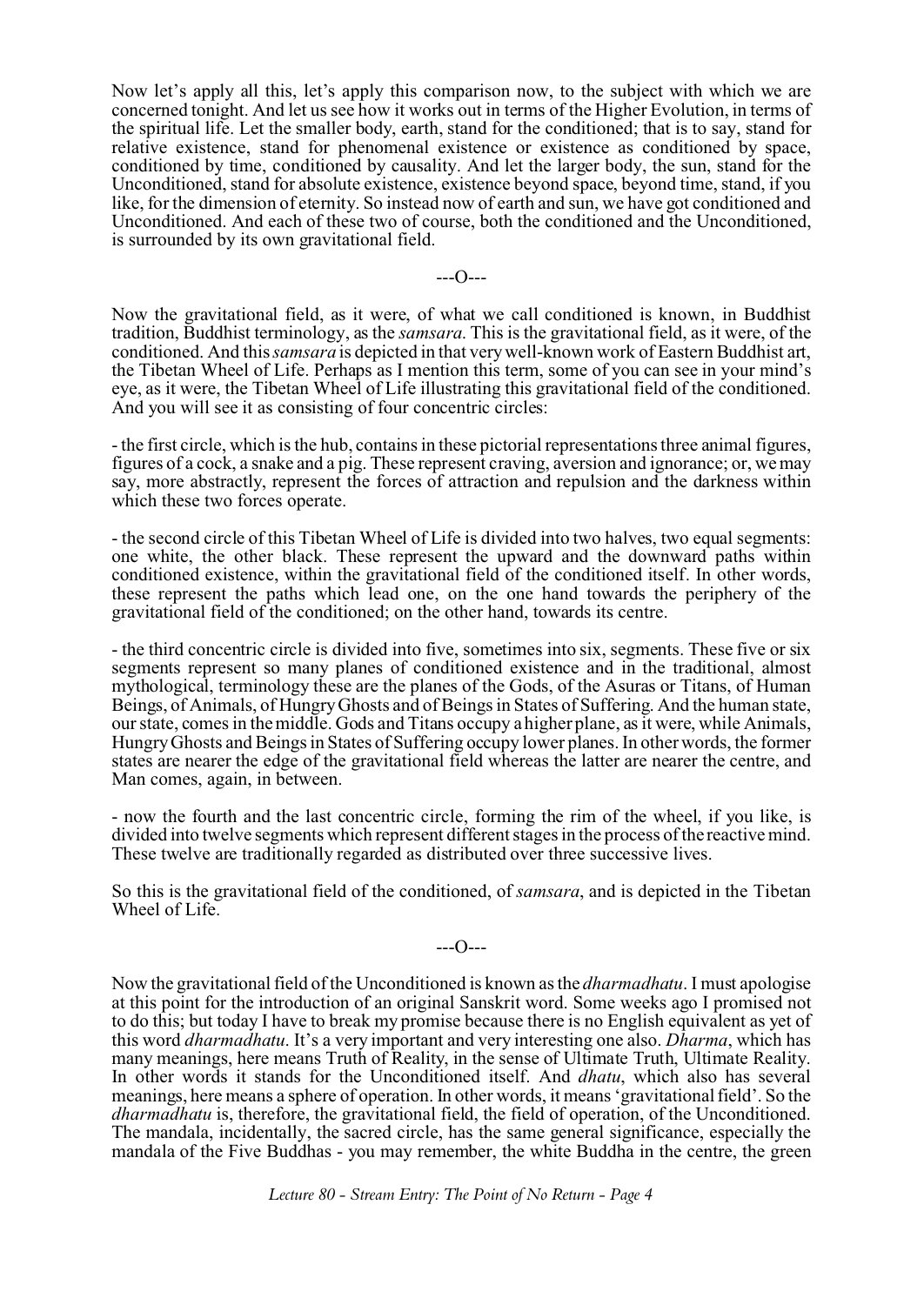Buddha to the north, the yellow Buddha to the south, the red Buddha to the west, and the blue Buddha to the east; the Mandala of the Five Buddhas. I have gone into all this before at considerable length and I don't intend going into it again in this place. I am simply pointing out the connection for those who are interested in following it up.

A number of texts in a number of traditions also speak of what is called the *buddhaksetra*. *Ksetra* means field, so *buddhaksetra* is Buddha-field, and it means, it represents, the area within which there operates the influence of a particular Buddha, the spiritual influence, the spiritual power if you like, of a particular Buddha. This influence is often referred to, especially in the Tibetan tradition, as his *adhisthana*; an untranslatable word but it can be roughly rendered as 'grace', if we understand by 'grace' simply the gravitational pull of the Unconditioned, of the Absolute. One could also mention in this connection the True Pure Land, again of the Japanese tradition. The True Pure Land too is a symbol of the *dharmadhatu*, a symbol for the gravitational field of the Unconditioned, because the Pure Land, according to its own teaching, is that area within which there operates the infinite light and eternal life of the Buddha Amitabha, the area or the field wherein these two are the dominant force, the dominant influence.

### ---oOo---

Now the gravitational fields of the conditioned and the Unconditioned, just like the gravitational fields of the earth and the sun, overlap. That is to say, the Wheel of Life on the one hand, and the *dharmadhatu* on the other, overlap. And this in turn gives us, again, three areas:

- 1. an area within which operates only the gravitational force of the conditioned.
- 2. an area within which operates only the gravitational force, or the 'grace' if you like, of the Unconditioned.
- 3. an area within which both forces operate, wherein they are, in a sense, in conflict.

Now let us draw a line from the conditioned to the Unconditioned and let this line represent the path of the spiritual life, the path of the Higher Evolution - a line from this point in the conditioned to this point in the Unconditioned. This line represents the path of the Higher Evolution. Now this line, when we have drawn it, will pass through the areas which I have mentioned, will pass through area 1, will pass through area 2, and will pass through area 3; though it will pass through them in the order 1, 3 and 2. 1, 3 and 2 here; 1, 2 and 3 here.

Now, this means that the line representing the path of the Higher Evolution, the path of the spiritual life, will be divided into three great sections, and these sections represent the three great successive stages of the spiritual path. In other words:

first, the stage at which there operates the gravitational force of the conditioned;

secondly, the stage at which operate both the gravitational force of the conditioned *and* the gravitational force of the Unconditioned;

thirdly, the stage at which there operates only the gravitational force of the Unconditioned.

Now in traditional terminology these three stages of the Higher Evolution, of the spiritual life, are the stages of:

 *Morality Meditation Wisdom*

and here, of course, we find ourselves back on very familiar ground indeed. It is like being taken on a long journey round and round, and you think you have strayed very, very far from home, but you take a turning, you take a twist, and you find yourself almost on your own doorstep. So here

*Lecture 80 - Stream Entry: The Point of No Return - Page 5*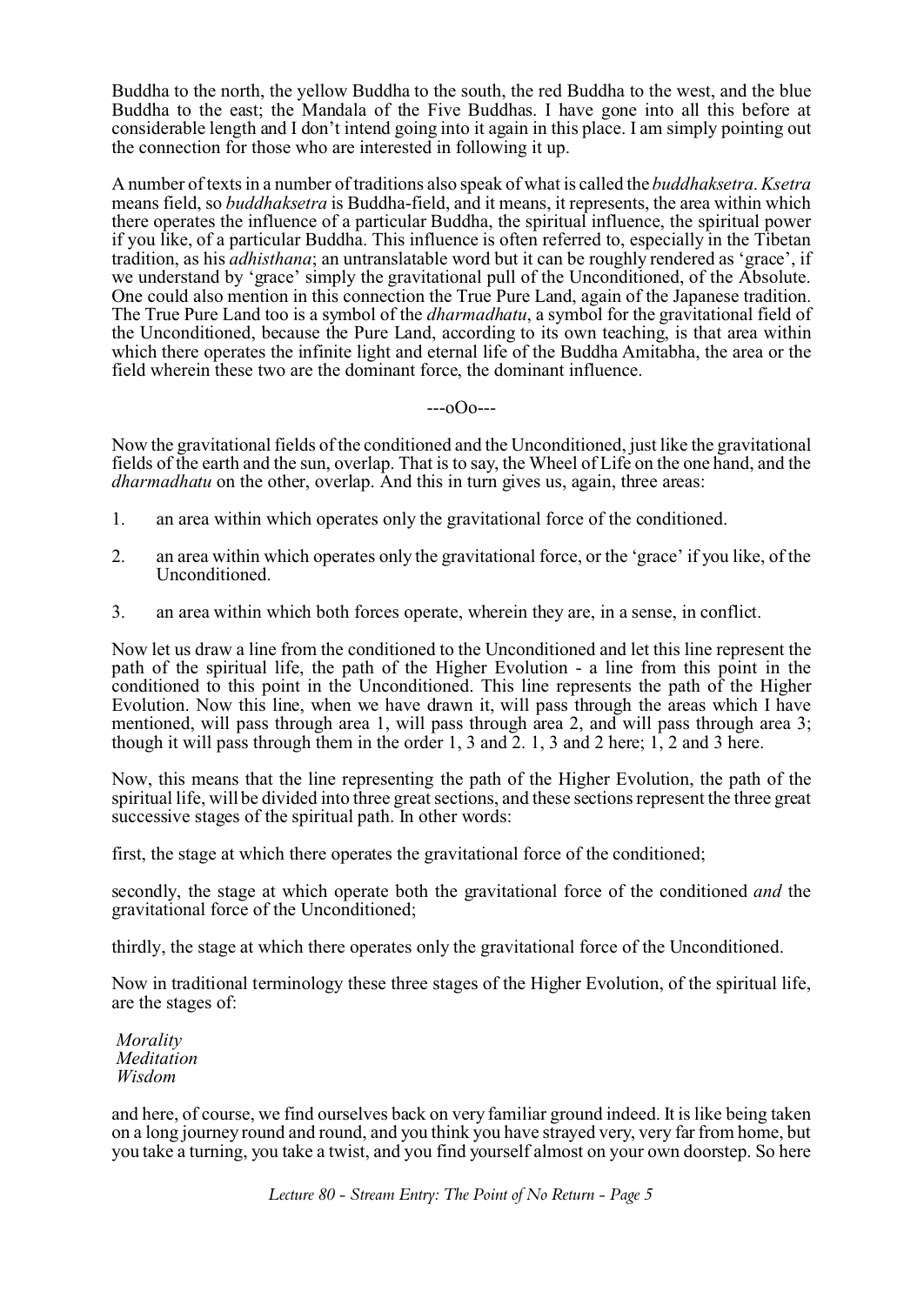we are, we've made this detour, we've gone into quite abstract considerations, but we find ourselves, as I've said, back on very familiar ground indeed. No ground, to the Buddhist, could be more familiar than this: *Sila, Samadhi, Prajna; Morality, Meditation and Wisdom*. But though we find ourselves back on, in a sense, familiar ground, we mustn't forget that old adage, 'familiarity breeds contempt'. Perhaps we find ourselves back on it with a deeper understanding than before, with perhaps some understanding of what these terms (morality, meditation, wisdom) really mean. So let me at this stage say just a word or two on these within the context of the present discussion.

First of All, *Morality*: there is no such word in Buddhism, incidentally. It is equivalent to what traditionally is known as *Skilful Action*. Buddhists in the East don't talk about morals, they talk about skilful action. And skilful actions are actions expressive of what are known as *skilful mental states*: in other words, mental states free from the grosser forms of craving, grosser forms of aversion, and grosser forms of ignorance, and which therefore do no harm either to self or others and which may even, on occasion, benefit them. Now morality in this sense, morality in the sense of skilful action, action expressive of skilful mental states, we may say is of fundamental importance in Buddhism. It is basic. At the same time its value is regarded as strictly limited. Morality, in this sense, in the sense of skilful action, paves the way, prepares the way for the experience of the second great stage, the stage of meditation. But Buddhism insists, and insists again and again, that morality by itself, skilful action by itself, even skilful mental states by themselves, cannot conduct one directly to the experience, to the realisation of the Unconditioned. Morality, we may say, in the Buddhist view, is rather like the launching pad of a rocket. You can't launch the rocket without the launching pad. At the same time, once the rocket is launched, once it goes streaking off into the stratosphere, the launching pad is left behind on Earth; the launching pad doesn't go to the stars. Now morality, skilful action, in Buddhism is not regarded as identical with the spiritual life. Morality is regarded as only part of the spiritual life, only a means to an end, the immediate end being meditation, the ultimate end being Wisdom and even the realisation of the Unconditioned. And incidentally I should mention also that Buddhism distinguishes sharply between two kinds of morality: what it calls *Natural Morality* and what it calls *Conventional Morality*.

The first, *natural morality*, is that which has a psychological foundation which consists of actions expressive of skilful mental states. The second, *conventional morality*, is simply a matter of custom, a matter of opinion, very often very local, and is of no real moral significance.

So by morality in the Buddhist sense, as the first stage of the spiritual path, one means not conventional morality but natural morality. Morality in this sense, morality as skilful action, morality as the first great stage of the spiritual path, the first great stage of the Higher Evolution, corresponds to the white segment, the white half, of the second circle of the Wheel of Life. This white segment leads upwards, leads to the periphery of the circle, the periphery of the gravitational field of the conditioned. But that white segment itself is still inside that gravitational field, still part and parcel of it.

Secondly, *Meditation*: this word is used in all sorts of ways - I almost said 'misused' in all sorts of ways. But so far as we are concerned, it has three meanings and these three meanings of this term 'meditation' correspond to three successively higher levels or stages of spiritual experience.

First of all there is meditation in the sense of *Concentration of Mind*. This is the most elementary meaning of the term. Concentration, or meditation in the sense of withdrawal of attention from the external world. You no longer see anything, your eyes are closed. You no longer hear anything, no longer taste anything, no longer smell anything, no longer even feel, don't even feel the meditation cushion on which you are seated, don't even feel the clothes which you are wearing. Your attention is withdrawn from the senses and because your attention is withdrawn from the senses it is withdrawn also from the corresponding sense objects. Your attention is centred within, not only your attention but your energy, since no attention is going outside, no energy is going outside. Attention is centred within and all the energies, all your psycho-physical energies, are centred within; not only centred but unified, brought together, drawn together, no longer scattered, no longer dispersed, but all centred on one point, vibrating if you like on one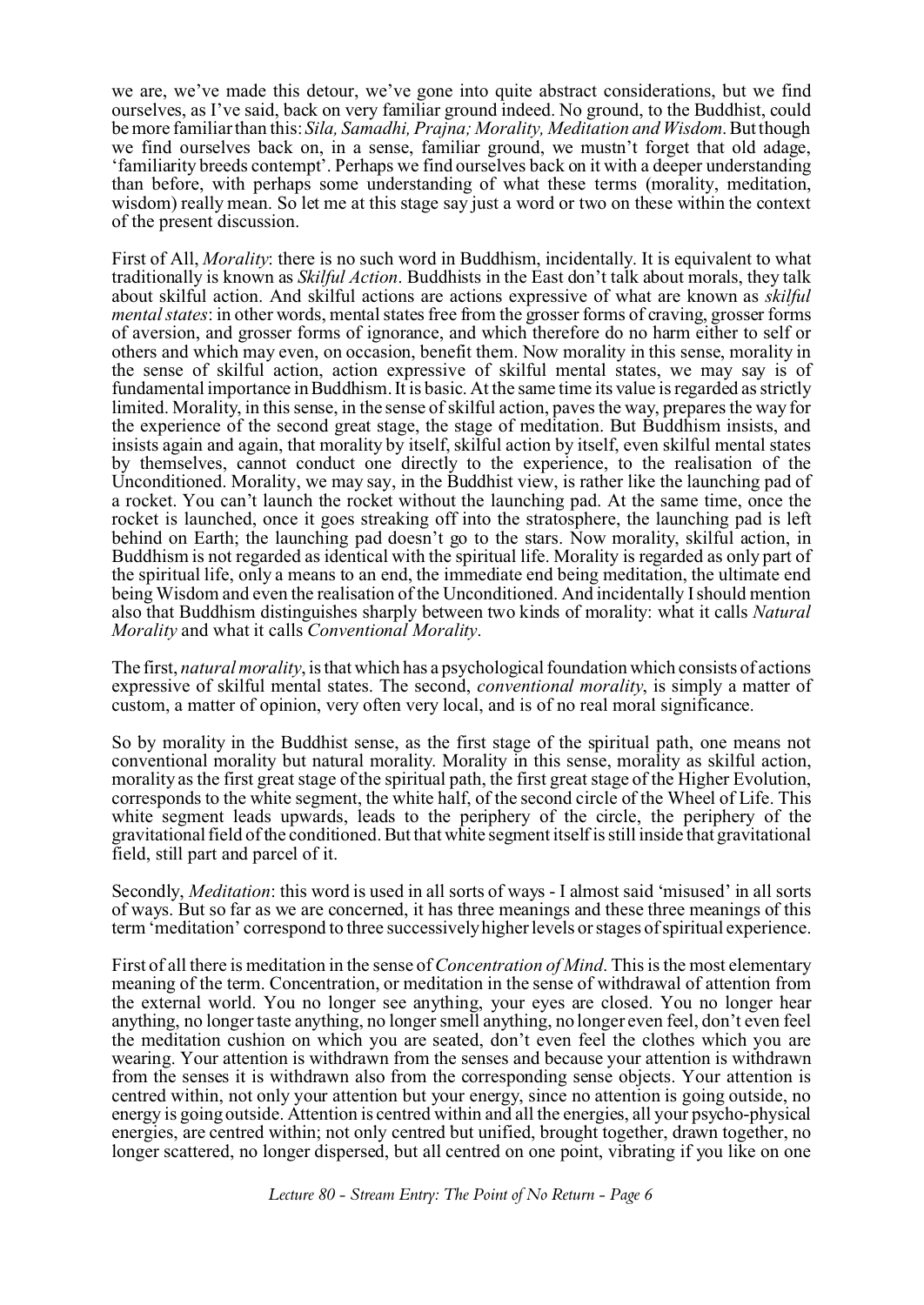point. And this is the stage, this is the level of *Concentration*. And concentration in this sense is the first of the three meanings of the word meditation, the first level if you like of 'meditation'.

Secondly, there comes what we may call, for want of a better term, *Meditation Proper*. Attention has been withdrawn from the senses, from the external world. The energies have been concentrated within, unified, integrated, gathered together, vibrating on this single point. So in the stage of meditation proper, the energies start to rise. There is a gradual raising, if you like, of the whole level of consciousness, the whole level of being. One is carried up, away from one's ordinary physical body, away out of the ordinary physical universe, material universe, that one knows. One ascends in one's own inner experience up to successively higher and higher states or stages of what we call superconsciousness, when the world becomes more and more distant, when one becomes more and more concentrated, more and more peaceful, more and more blissful; where even mental activity fades away and only great silence, as it were, is left, within which one begins to see, begins to hear with the inner vision and the inner hearing. And these four great stages of superconsciousness are known in Buddhism, of course, as most of you know, as the four *dhyana* states leading ever upward and upward, higher and higher. So this is meditation proper, the middle stage. Not just unification of consciousness, not just unification of one's psycho-physical energies, but the raising of them to ever higher and higher levels of consciousness and being. So that one is living in a different world, one is a different person, a new individual, to some extent.

Thirdly, there comes meditation in the highest, in the loftiest sense of all: meditation in the sense of *Contemplation*. One's mind is concentrated, has been concentrated; energies have been unified, not only that, they have been raised literally higher and higher in the scale of consciousness, of superconsciousness. So next, one as it were turns not just one's consciousness even but one's whole being in the direction of the Absolute, in the direction of the Ultimate, in the direction of the Unconditioned, in the direction of Reality. One can say that one sees it, one has a glimpse of it. One can say that one begins to move towards it, flow towards it, gravitate towards it, begins to feel it, if you like. This, whatever you may call it, is the stage of *Contemplation*, in which this unified, this elevated consciousness, supraconsciousness now, begins to come into contact, describe it how you will, with the Ultimate, with the very depths, with at the same time the very heights of existence and being and consciousness.

Now meditation as the second great stage of the spiritual path consists of what we've called concentration and what we've called meditation proper, just these two. It doesn't include contemplation, which properly belongs to the third great stage of the path, the stage of wisdom. It also corresponds to the first seven positive links. That is to say, corresponds to:

*Faith* arising in dependence on *Suffering, Delight* arising in dependence on *Faith, Rapture* arising in dependence on *Delight*, *Calm* arising in dependence on *Rapture, Bliss* arising in dependence on *Calm*, and *Concentration* (in the sense of concentration and meditation, that is senses 1 and 2 of the term as just defined) arising in dependence on *Bliss*.

Now meditation, we can see, we can understand, is the middle or the intermediate stage of the spiritual path. Before it comes that of Morality; after it comes that of Wisdom. So Meditation comes in the middle. Meditation is that stage of the spiritual path at which there operate both gravitational forces: the force of the conditioned and the force of the Unconditioned. Meditation is that area, if you like, of our experience within which both of these forces operate. And this accounts, amongst others, for two things:

*First of all it accounts for the ease with which we fall from stage 2 to stage 1*. In other words, it accounts for the ease with which we fall sometimes from what seem the heights of meditation right down into the depths of worldliness. I think most people who practise meditation have had this experience at some time or other. You enjoy perhaps, maybe in the class, maybe during the retreat, or it may be on your own at home, you enjoy what seems to be a really beautiful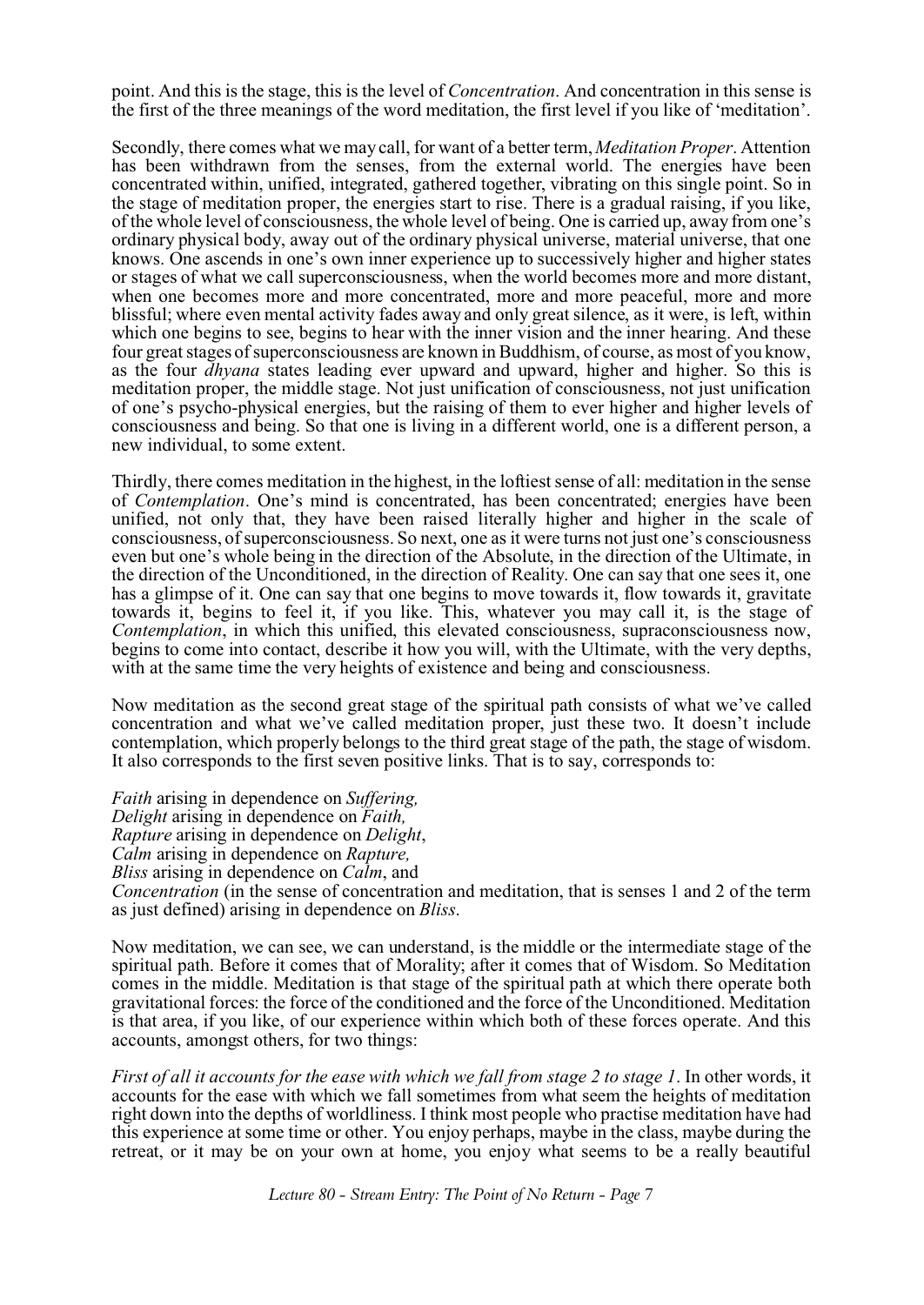meditation. You might even begin to think that you really are getting somewhere; you might even begin to think, well, you've really made it at last, spiritually, after all that striving, all that effort; you've really got up there, you're amongst all these beautiful experiences floating around you like so many pink and blue clouds, and you think, this is wonderful, this is going to stay with me all my life, this is going to stay with me for ever, I'm just up here, floating on these clouds, timelessly, and there's not going to be any further problem, any further worry, any further difficulty. At last I've got there.

But what happens? Within a matter of minutes - not hours, not days, not weeks, but minutes - one is overwhelmed by what one can only describe as highly unskilful mental states. I leave it to you to fill in the blanks, individually. Highly unskilful mental states. Not only that, but we find ourselves even acting in accordance with those highly unskilful mental states, within a matter of *minutes* of floating up there blissfully on those beautiful clouds of our spiritual experiences in meditation. And in this way we oscillate not from side to side but between the heights and the depths, as it were. Sometimes we are right up there with the gods, as it were, thinking, 'I'd like to give my whole life to meditation'; and the next minute we are right down in the depths, really wallowing in it. And sometimes, therefore, we start thinking: Is meditation worth while? With all this effort, with all this trouble, all this exertion, spreading these wings so painfully, up there we get, we soar there for a while, and then ..... flip, flop, our wings seem to give way somehow ..... Crash! we find ourselves back on the earth, maybe a few feathers damaged. This is what happens. So we start thinking, is it worth it? I get up there, only to fall down. I rise only to sink. So is it worth it? If I could get up there and stay there, it would be worth it perhaps. But not to get up there and sink down - it's so disappointing. You begin to wonder whether such a thing as spiritual progress is possible at all, or whether you're not just deceiving yourself and you're doomed just to oscillate in this way, between the heights and the depths for ever.

Now all this trouble is due to the gravitational pull of the conditioned, and we get beyond, we become free from, this gravitational pull of the conditioned only in Stage 3. Not in the stage of meditation, only in the stage of wisdom. Until then, so long as we are only in the stage of meditation, in the sense defined, we are liable to fall, liable to fall at any time, from any height, within that sphere, or amongst those numerous levels of meditation, regardless of the length of time spent in meditation. You might have stayed up there for a couple of hours, even a whole week. It doesn't make any difference. You come tumbling down just as easily.

In India there are lots of stories of this sort of thing, usually stories about Indian Rishis. We are told that Rishi So-and-So thousands of years ago went off to the Himalayas, and he spent thousands of years meditating, meditating in caves, meditating in deep forests, meditating in hermitages, snowy peaks and the rest of it, completely oblivious, indifferent. There are all sorts of wonderful stories how one Rishi's beard grew miles and miles long and went flowing over the whole countryside; and another Rishi had a great ant hill built over him, he was so indifferent to what was going on around he just went on meditating; he thought, this is beautiful, went on meditating for ages upon ages, enjoying these highly blissful states of concentration, meditation and so on. But of course, in the end he had to come out, or at least he decided to come out perhaps, and end his meditation and then what happened? It's the same story every time. According to the legends and traditions which you get in the *puranas*, as soon as the Rishi comes out of his meditation, comes down from the mountainside, emerges from the forest, what happens? He encounters a nymph. He encounters a heavenly maiden. Within a matter of minutes, despite those thousands of years of meditation, he succumbs to her temptations and he's back where he started from. And there are many such stories, there are all sorts of celebrated Rishis, of course in their earlier days.

So what do these stories mean? They all mean one thing. They mean that meditation is not enough, so far as the spiritual life is concerned. It's not enough, but of course it's indispensable. It is the basis for the development of Wisdom, just as morality, in the sense of skilful action, is the basis for the development of meditation itself. I compared, you may remember, morality to the launching pad of the rocket. Now let's continue this comparison. Meditation, we may say, is like the first-stage rocket, from which the second-stage rocket is fired when the first-stage rocket has reached a certain height. And this second-stage rocket, of course, is wisdom. So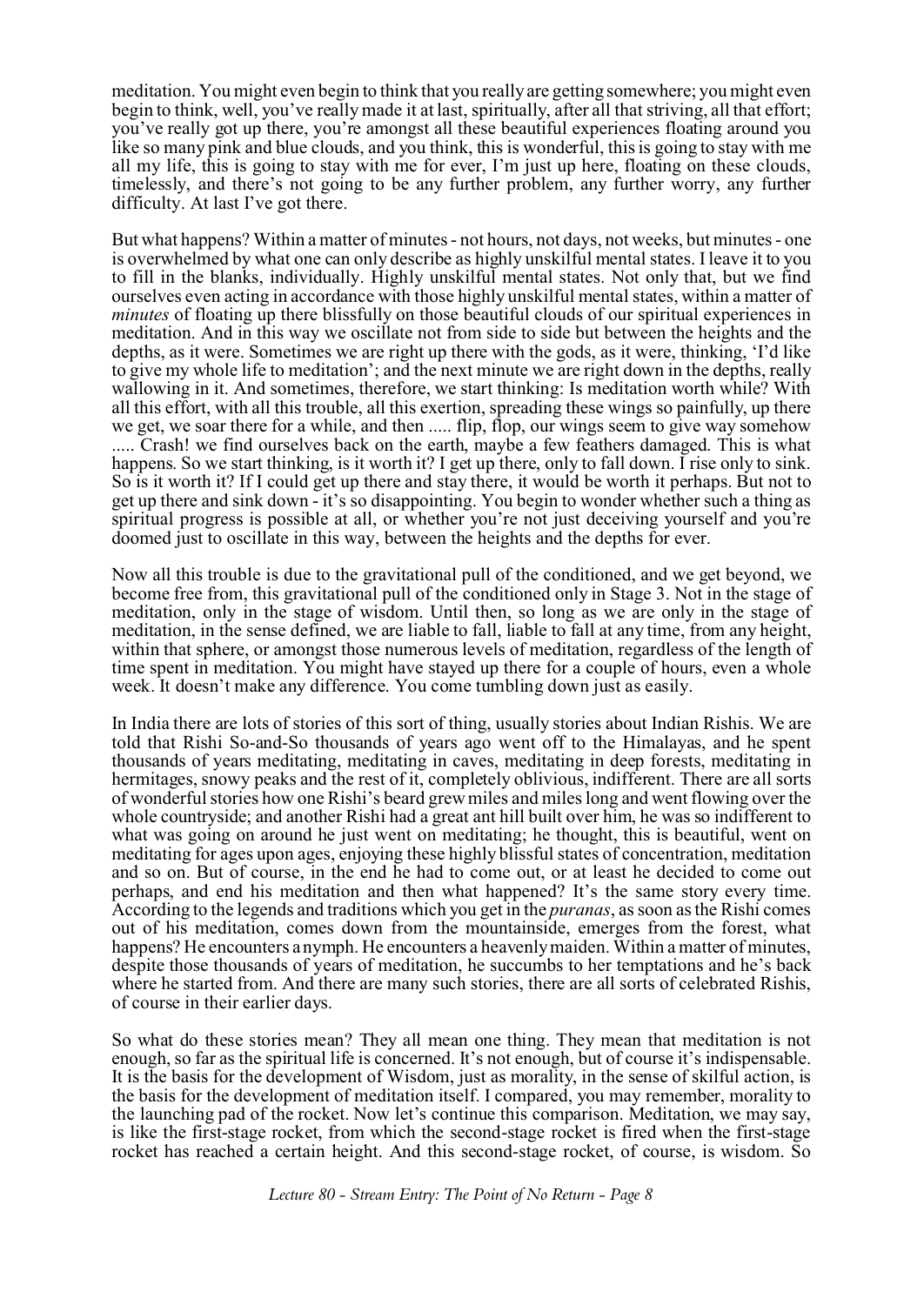meditation is indispensable because it is only from meditation, the first-stage rocket, that you can fire wisdom, the second-stage rocket; not directly from the launching pad of morality itself. So meditation is indispensable. And this means that it must be practised. One must reach a certain level of meditation experience and sustain ourselves at that level if we can, for a certain length of time at least, consolidate it if we can, and then try to develop wisdom, try to release, if you like, our second-stage rocket. And once we've done this, once we've released that second-stage rocket, wisdom, then there is no longer any danger, we're no longer at the mercy of the gravitational pull.

And this brings me to *the second thing accounted for*; accounted for, that is to say, by the fact that at the stage of meditation both gravitational forces operate.

We know that in meditation we sometimes feel a sort of pull. We sometimes feel, if we've been meditating for some time, fairly successfully, we feel as though we were going. We feel as though we were about to slide down into fathomless depths, or we feel as though we're about to be carried away, borne away, by a great stream flowing strongly and powerfully within us and beyond us. And in such cases, sometimes at least, what we're experiencing, what we're feeling, however obscurely, at however many removes perhaps, is the gravitational pull of the Unconditioned. It is that which draws us as it were, that which attracts us as it were, that which begins to pull us as it were, even though we may not be aware of what it is or where it is coming from. But what usually happens? When we start feeling this pull, when we start feeling ourselves going, slipping, sliding, being carried away, we usually resist. We usually pull back. And why is this? We resist, we pull back, because we feel afraid. Oh yes, we say, with our lips, we want Enlightenment, we want Nirvana, but when it really comes to the point, we don't want to be carried away. We don't want to lose ourselves.

This reminds me of a little story that just flashed into my mind. Some of you might have heard it before but it is very apposite here. It's about an old woman in Japan, a very devout old woman, a very devout Buddhist. She used to go along to the temple of Amitabha, the Buddha of Infinite Light, who presides over the Pure Land into which you are supposed to be reborn after death, if you recite his mantra. She would go along to this temple and she would worship there every morning. And she would bow down many times, and she'd say, 'Oh Lord, oh Amitabha, oh Buddha of Infinite Light, oh Buddha of Eternal Light, please take me away. Please take me from this wretched, sorrowful, wicked world. Let me be reborn into your Pure Land. Let me die tonight. Let me be reborn into your Pure Land. That's where I want to go, so that I can be in your presence. So that I can see all day, all night, the Buddha of Infinite Light, and hear your teaching and gain Nirvana.' So in this way, very, very tearfully, and with great sincerity, she used to pray every morning and sometimes in the evening, too. So what happened? A certain monk in that temple overheard her, overheard her a number of times, praying and weeping to be taken away by Amitabha, to be taken away from this wicked world to the Pure Land. So he thought, 'All right, we shall see.' So what did he do? The image in front of which she used to pray and weep, like many images in Japan, was an enormous one, about 20 to 30 feet high. So when the old woman came next, the monk hid behind the image and there was the old woman, praying 'Lord, please take me now, please take me now, let me be reborn in the Pure Land. Let me go, take me.' She was weeping and sobbing, and so on. So the monk, from behind the great image, called out in a great booming voice, 'I shall take you now.' So the old woman leapt up with a shriek of terror, she rushed out of the temple, and as she rushed out she called back over her shoulder to the image, 'Won't the Buddha let me have my little joke?'

So this is how it is. This is how it is. We say that we want to gain Enlightenment, we say that we want Nirvana, and we say, no doubt with complete sincerity, that's what we're meditating for. But as soon as in the meditation we start feeling that pull, so long as we start feeling that we're going, that we are going to be carried away, that we're going to lose ourselves, we draw back just like the old woman; we are afraid. We don't want to lose ourselves. But this is in fact just what we must learn to do, whether in meditation or other aspects, other levels of the spiritual life, we have to learn just to lose ourselves, to learn just to let go, not hold on, not cling on. And this is the most difficult thing in the world, just to let go, to give up if you like. Not give up in the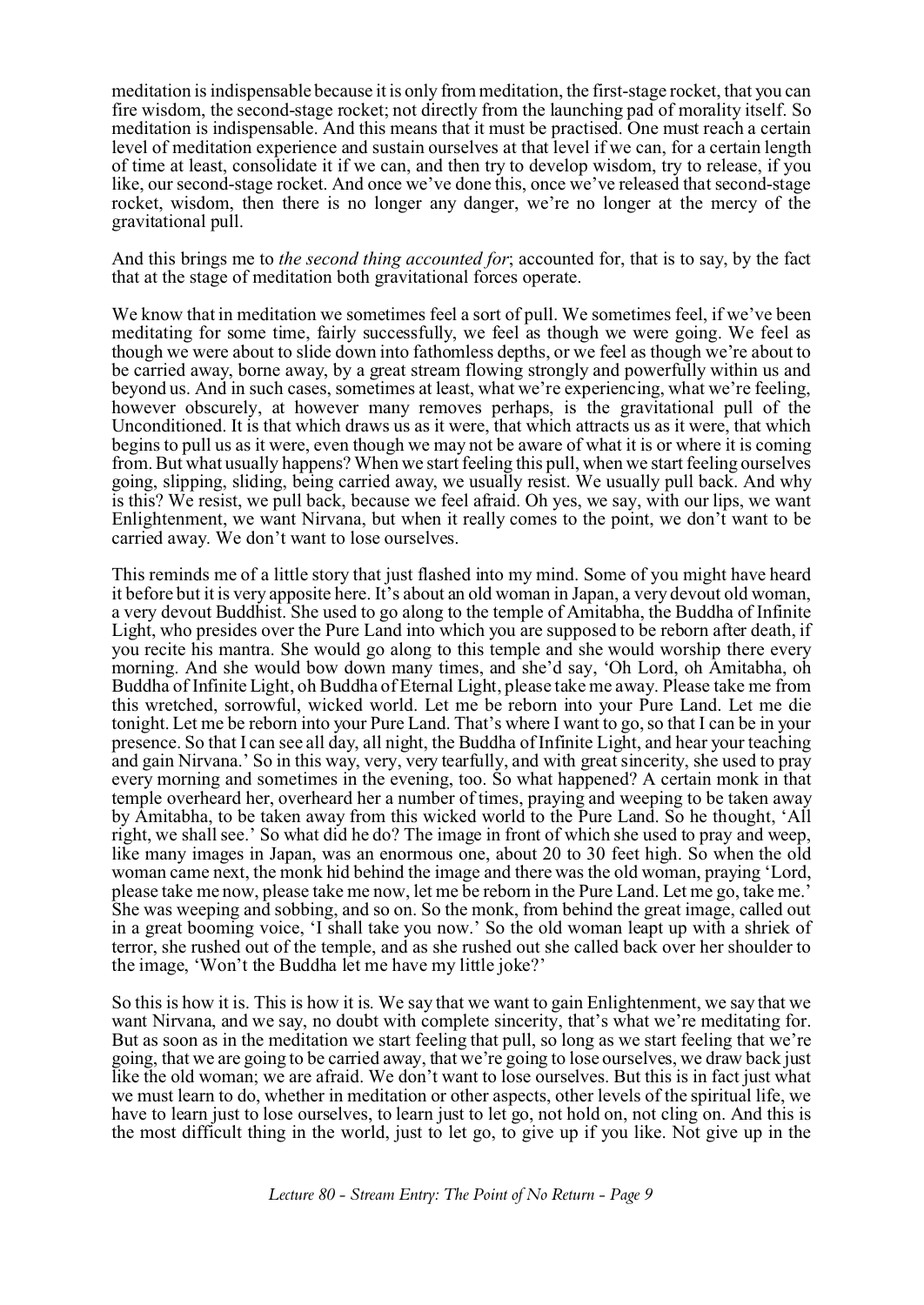ordinary, everyday sense, but to give up in the spiritual sense, just, if you like to use more religious terminology, just to surrender to the Unconditioned.

*Thirdly, the third great stage, Wisdom*: this isn't, of course, any kind of mental activity. By Wisdom, in the Buddhist tradition, is meant *direct sustained awareness of Reality or the Unconditioned*. And Wisdom, the third great stage, corresponds to the last five positive links. That is to say:

*Knowledge and Vision of Things As They Really Are* arising in dependence on *Concentration*,

*Withdrawal From the Conditioned* arising in dependence on *Knowledge and Vision of Things As They Really Are*,

*Disgust with the Conditioned* arising in dependence on *Withdrawal*,

*Dispassion* arising in dependence on *Disgust with the Conditioned,*

*Freedom* arising in dependence on *Dispassion,* and

*Knowledge of the Destruction of the Asravas* arising in dependence on *Freedom.*

I am not going to say anything more now about Wisdom because this would carry us too far beyond the *Point of No Return*, which is really our subject tonight. And, in any case, I think the supreme importance of Wisdom is sufficiently obvious.

 $-0$  $0$  $-$ 

So such are the three great stages, three great successive stages of the spiritual path: *Morality, Meditation, Wisdom*. Now the line representing this path, the spiritual path, is intersected by another line, C to D. And the point of intersection of the two lines, that is to say the point of equilibrium, coincides with the point at which meditation ends (meditation in the sense that I have defined it, the first two senses) and wisdom begins. Not that, of course, when one develops wisdom or starts developing wisdom one stops meditating. One is, as it were, superimposed upon the other, and the other continues all the time. And this is also, one may say, the Point of No Return, the point beyond which the gravitational pull of the conditioned is exceeded by the gravitational pull of the Unconditioned. So that the traveller, the pilgrim if you like, is borne inexorably to his goal. Now the traditional term for arrival at this point, the Point of No Return, is *Stream Entry*. That is the term you will find in the Buddhist texts, in the Buddhist scriptures, and hence our title, the title of tonight's lecture: *Stream Entry or the Point of No Return*.

And this term provokes, as it were, a fresh comparison. 'Stream' in the expression 'Stream Entry' corresponds to the irresistible attractive force of the Unconditioned once you've got near enough to it. So let us work out this comparison just a little in detail. It may help to make the whole subject just a little clearer. Let's suppose there is a river flowing, and suppose there is land on this side of the river. So the land on this side of the river represents conditioned existence or the conditioned. And the ocean to which the river is flowing represents the Unconditioned. Now here we are, standing on a certain point on the land on this side of that river. Now we may say that the distance from this point where we now stand, to the water, to the edge of the river, corresponds to the first stage of the spiritual path, in other words the stage of morality; that distance, as it were, from where we stand now to the very edge of the river. Now the distance from the edge of the water, the edge of the river, to mid-stream, this corresponds to the second stage of the spiritual path, that is to say, the stage of meditation. And at mid-stream, once we've reached mid-stream, we begin to feel the mighty force of the current flowing towards the ocean; and we just have to abandon ourselves to it. And this point, in mid-stream, where we have to abandon ourselves to the force of the current, is the point of Stream Entry, the Point of No Return. And the distance from that point to the ocean itself, that's the third stage, in other words the stage of wisdom.

*Lecture 80 - Stream Entry: The Point of No Return - Page 10*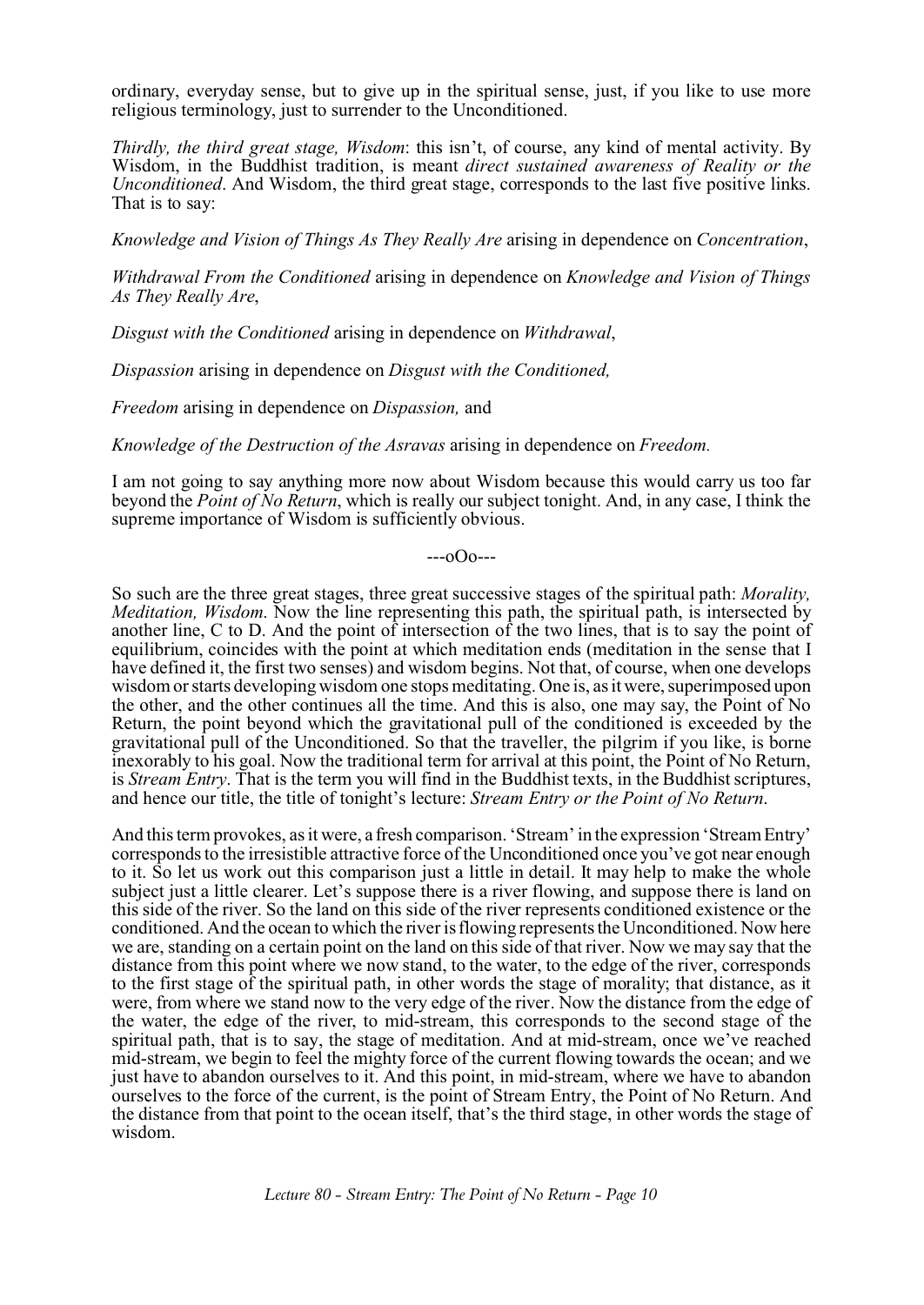Incidentally, I'm reminded here of one of the parables of Sri Ramakrishna<sup>1</sup>, the great modern Indian saint and teacher. Now he told this parable to illustrate the difference, also the relationship, between grace and work. But it has some bearing on this whole question of Stream Entry as well. Sri Ramakrishna said it is like rowing a little boat right out into the centre of the river, to mid-stream. He said this process, of getting into the boat and rowing with the oars, and with great difficulty making progress to the centre of the stream, mid-stream, this, he said, represents works, *karma* if you like. But he said once you're in mid-stream, you can hoist your sail and once you've hoisted your sail your sail will catch the breeze. So you can rest, you can put up your oars, no further effort is needed. All you have to do is to steer, as the breeze carries you along. And he said this represents grace, the breeze represents grace. In other words, the gravitational force, the gravitational pull of the Unconditioned.

Now we have covered already quite a lot of ground. We've located the Point of No Return. We've understood what Stream Entry is. And perhaps we've begun to understand something of the terrible strength of the gravitational pull of the conditioned, even in our spiritual life, until we've reached the Point of No Return. So it should by now be obvious how very important it is to reach this point, to reach this Point of No Return, to get beyond the gravitational pull of the conditioned.Our ultimate goal, we know, is Enlightenment, is Buddhahood, is Nirvana, whatever else you like to call it. But these really are only words. We say Enlightenment, we say Buddhahood, we say Nirvana, but we don't really know what they mean. We are unable, in fact, to attach any meaning to them at all. They are quite unable to convey to us an adequate idea of the nature of the goal towards which we are supposed to be directing our efforts. This is beyond us. This is too far distant. So our immediate aim, we may say, should be to reach the Point of No Return. This is more comprehensible, even more accessible. And once we've reached this Point of No Return, then Enlightenment, in any case, is assured. According to tradition, once you reach the Point of No Return, the point of Stream Entry, Enlightenment is assured within not more than seven more lives. Of course, one can attain Enlightenment within the same lifetime as one becomes a Stream Entrant, gains the Point of No Return, but even if it takes longer than that it will not take, according to tradition, longer than seven more lives.  $-0$  $0$  $-$ 

So of course, the question inevitably arises, how is this point, the Point of No Return, to be reached, be realised? And we will now deal, briefly, with this. But before so doing, just a few words on the gravitational pull. The gravitational pull is something we very much need to be aware of. It operates at many different levels. It applies to all aspects of human life. As we saw a few weeks ago, it is owing to the gravitational pull that the artist conforms, or is tempted to conform, tempted even to betray his own inner vision. It is owing to the gravitational pull of the conditioned, again, that universal religions lose their sense of their true mission and become ethnic religions, become a matter of custom and practice and tradition merely. And again, it is owing to the gravitational pull that we sink down from the heights of meditation, even when we've managed to gain them. And it is owing to the operation of this same pull that we stop perhaps coming to the meditation class or fail to make the retreat or even drop out of the spiritual movement altogether. So it is very, very important to observe, to see for ourselves, the workings of this great force, the gravitational pull of the conditioned, to see it, to observe it, to study its workings, both in human history and in our own lives. Because once we see it, once we realise how powerful it is, how ubiquitous<sup>2</sup>, how extensive; then we realise something, we wake up to something; and that is to the fact that we can never relax, that we cannot afford to stop making an effort. If we relax, if we stop making an effort, we don't just remain where we were. At least we don't remain where we were for more than just a few minutes. Because, inexorably, once we relax, once we stop making an effort, once we stop exerting ourselves, the gravitational pull of the conditioned takes over and we start to fall. And before we know what has happened we are back where we started from, maybe months, maybe even years before. We can afford to relax, and then relax only a little, only when we reach or have reached the Point of No Return. Until then, two things are necessary:

- we must be aware, and

- we must continue to make an effort.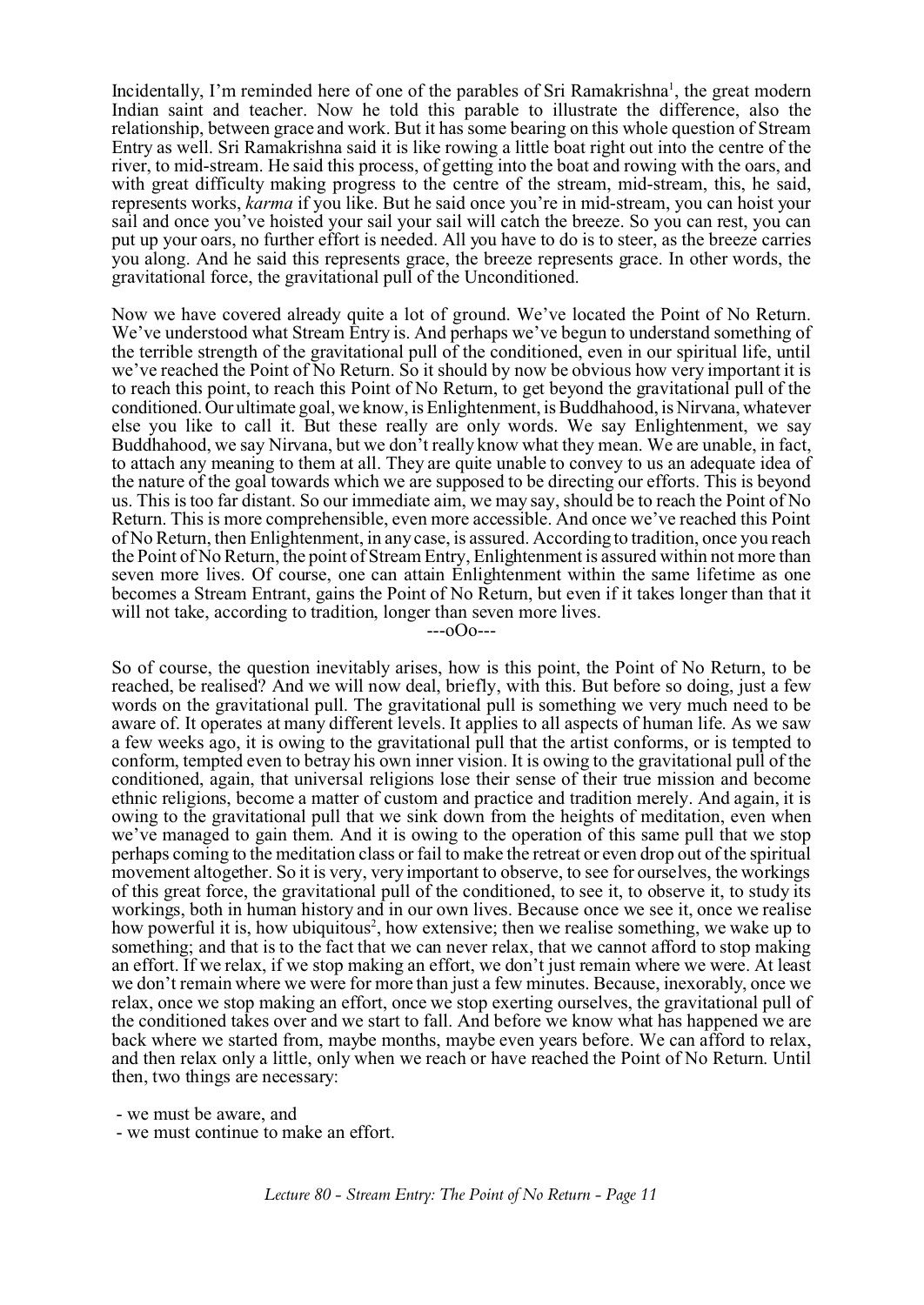There must be no resting on our spiritual laurels, however brilliant. And hence, therefore, the Buddha's last words to his disciples: *appamadena sampadetha* - with awareness, with mindfulness, strive. As if to say, if you manage to keep up these two things, continue being aware, continue to make an effort, then your progress is assured.

All right, now for the question, or back to the question: how is Stream Entry to be attained? One may say there are two ways: there's a positive way and there's a negative way.

The positive way consists in the cultivation of the first seven positive links, up to and including concentration. And it is on the basis of concentration that there arises knowledge and vision of things as they really are. And this knowledge and vision of things as they really are, is not just knowledge in the intellectual sense. It represents a breakthrough into a higher dimension, the dimension of the Transcendental, the dimension of the Unconditioned. And when this breakthrough takes place, one passes, goes beyond, the Point of No Return. One enters the Stream. I dealt with these links in some detail last week, so there is no need to say anything more now.

The negative way of attaining Stream Entry consists in breaking the first three fetters. We will deal with these three fetters and then close. Buddhism speaks of ten fetters binding us to conditioned existence. And these fetters represent, we may say, different aspects, different phases, different stresses if you like, of the gravitational pull of the conditioned. If we break them, if we only break, if we only burst asunder, these ten fetters, then we are instantly transported from the conditioned to the Unconditioned. *Instantly*, on the spot, *we become free*, in the total sense. But it is not easy to break the ten fetters all at once. They usually have to be broken one by one, gradually. Now the ten fetters are:

- 1. Self-view or self-belief
- 2. Doubt or indecision
- 3. Dependence on moral rules and religious observances

On breaking these three fetters one becomes a Stream Entrant, one reaches the Point of No Return. One becomes subject, from now onwards, more to the gravitational pull of the Unconditioned than to the gravitational pull of the conditioned, and as we've seen, one will be reborn not more than seven more times. Attainment of Enlightenment within that period is assured. I'll return to these first three fetters in a moment. Meanwhile we'll continue with the list of ten:

- 4. Sensuous desire, in the sense of desire for experience in and through the five physical senses
	- 5. Ill-will or hatred or aversion

These two fetters, that is to say sensuous desire and ill-will, are said to be particularly strong. And it is on weakening, not even breaking, weakening these two that one becomes what is called a Once-Returner. A Once-Returner has gone well past the Point of No Return and is even more strongly subject to the gravitational pull of the Unconditioned. The gravitational pull of the conditioned is felt by the Once-Returner comparatively little. He has before him only one more birth as a human being, according to tradition, and will then gain Enlightenment.

On actually breaking, as distinct from merely weakening, fetters 4 and 5, one becomes what is known as a Non-Returner. One is not reborn on Earth at all, one is reborn, according to tradition, in one of the Pure Abodes, in other words reborn near the periphery, near the outermost reaches, of the gravitational field of the conditioned. And the gravitational pull of the Unconditioned is now overwhelmingly predominant. The gravitational pull of the conditioned is felt hardly at all. The Non-Returner gains Enlightenment directly from the Pure Abodes without the necessity of another human birth.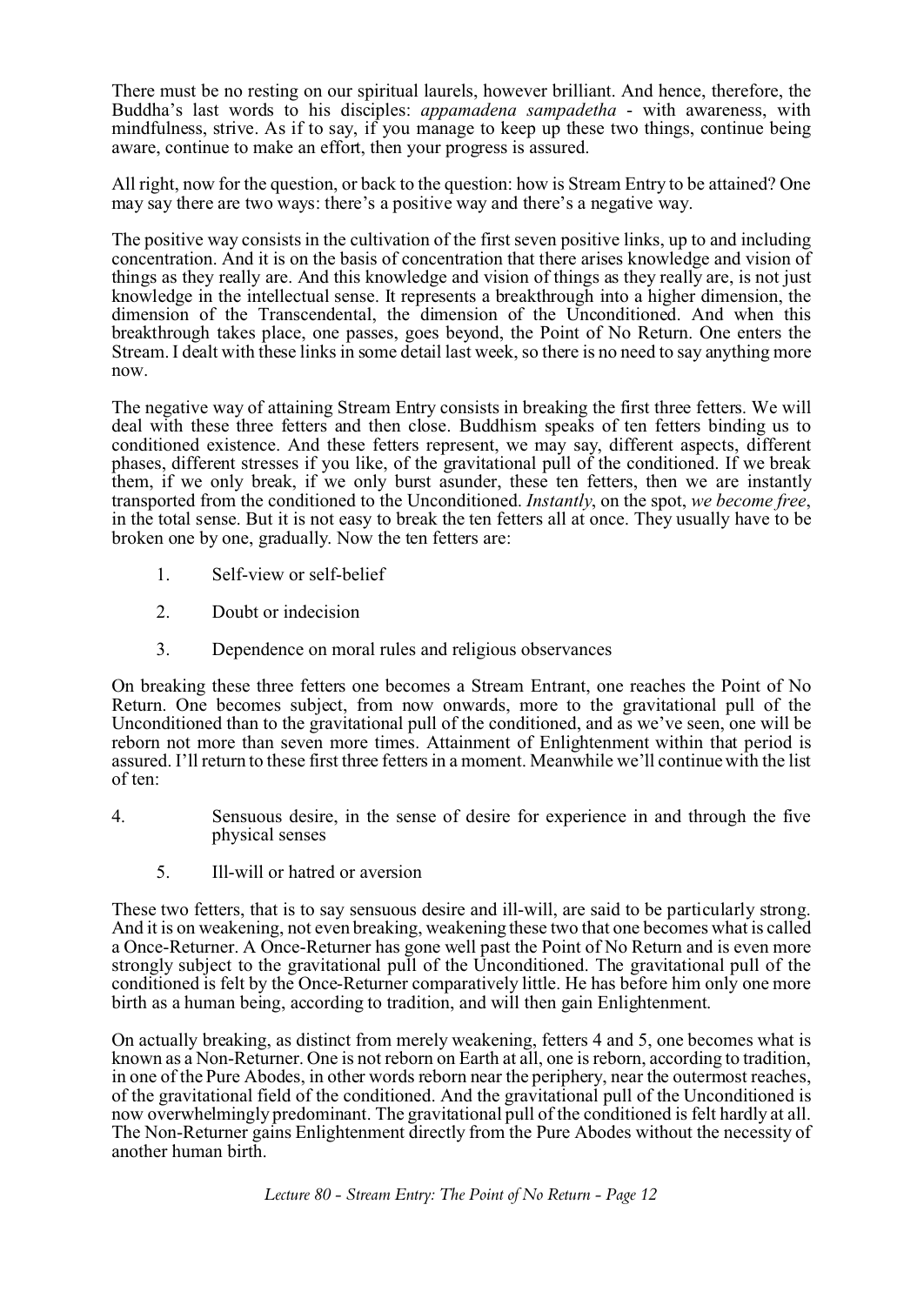Now the five fetters I have so far mentioned are known, traditionally, as the five lower fetters and they bind one to the plane of sensuous desire, as it is called. In other words, they bind one to the innermost circle of the gravitational field of the conditioned where the gravitational pull is strongest and, as it were, densest.

- 6. Desire for existence in the plane of form
- 7. Desire for existence in the formless plane

These are the middle and the outer circles of the gravitational field of the conditioned.

1. Conceit, in the sense of the idea of oneself as superior to, inferior to, even equal to other people

At this stage, this very high spiritual stage, one doesn't make comparisons at all.

- 9. Restlessness, instability
- 10. Ignorance, in other words spiritual ignorance in the sense of lack of awareness

These are the five higher fetters and they bind one to the middle and the outer, even outermost circles of the gravitational field of the conditioned. Once they are broken, once the five higher fetters are broken, one is free. One experiences only the gravitational pull of the Unconditioned, one is in fact, oneself the Unconditioned, and there are no more rebirths. Such a person is known, in the traditional terminology, as an *arahant* or Worthy One or Holy One.

 $-$ - $-$ 

Now back, for a few minutes, to the first three fetters, back for a slightly more detailed explanation. First of all, the *Self-view* or *Self-belief*. This really means one's acceptance of one's present experience of selfhood, as something fixed, unchanging and ultimate. It really amounts to a refusal to accept, really to accept, the possibility of change or progress - refusal to believe that the old self really can be broken up. We are so familiar with ourselves, so used to ourselves, so used to thinking of ourselves in a certain way - we think we are this, this is *me* - we think this is something fixed, final, this will hold good for ever, I'll always be like this, I may change a bit but it will still be recognisably me, very much so, recognisably me. We really refuse to believe that this self, this me, this 'I' as I am experiencing it here and now, can ever be, as it were, consumed as though by fire, so that out of the ashes of that old self a new self can arise. And of course we refuse to believe that this can happen, not once but many times. Self-view is therefore really the negation of the Higher Evolution. It's a sort of rationalisation of the gravitational pull itself. I would say we can distinguish, within the context of our present discussion, four levels of selfhood or four levels of individuality, corresponding to our previous four stages of evolution as mentioned in the first lecture.

You may remember that the first stage was the *infra-human stage*, the second was the *human stage*, both *primitive* and *civilised*, the third the *ultra-human stage*, and the fourth the *supra-human* or *trans-human stage*. These four stages, we saw, in the course of that first lecture, were separated by points 1, 2 and 3 on our first chart: point 1 being the point at which consciousness, in the sense of human consciousness, emerges, and this separates the infra-human from the human stage; point 2 being the point at which self consciousness or awareness emerges, and this point separates the human from the ultra-human stage; point 3 is the point at which transcendental awareness arises or emerges, awareness of Reality. This is, of course, the Point of No Return and it separates the ultra-human from the supra-human or trans-human stage of development.

Now for the four levels or stages of development of individuality, corresponding to these four stages: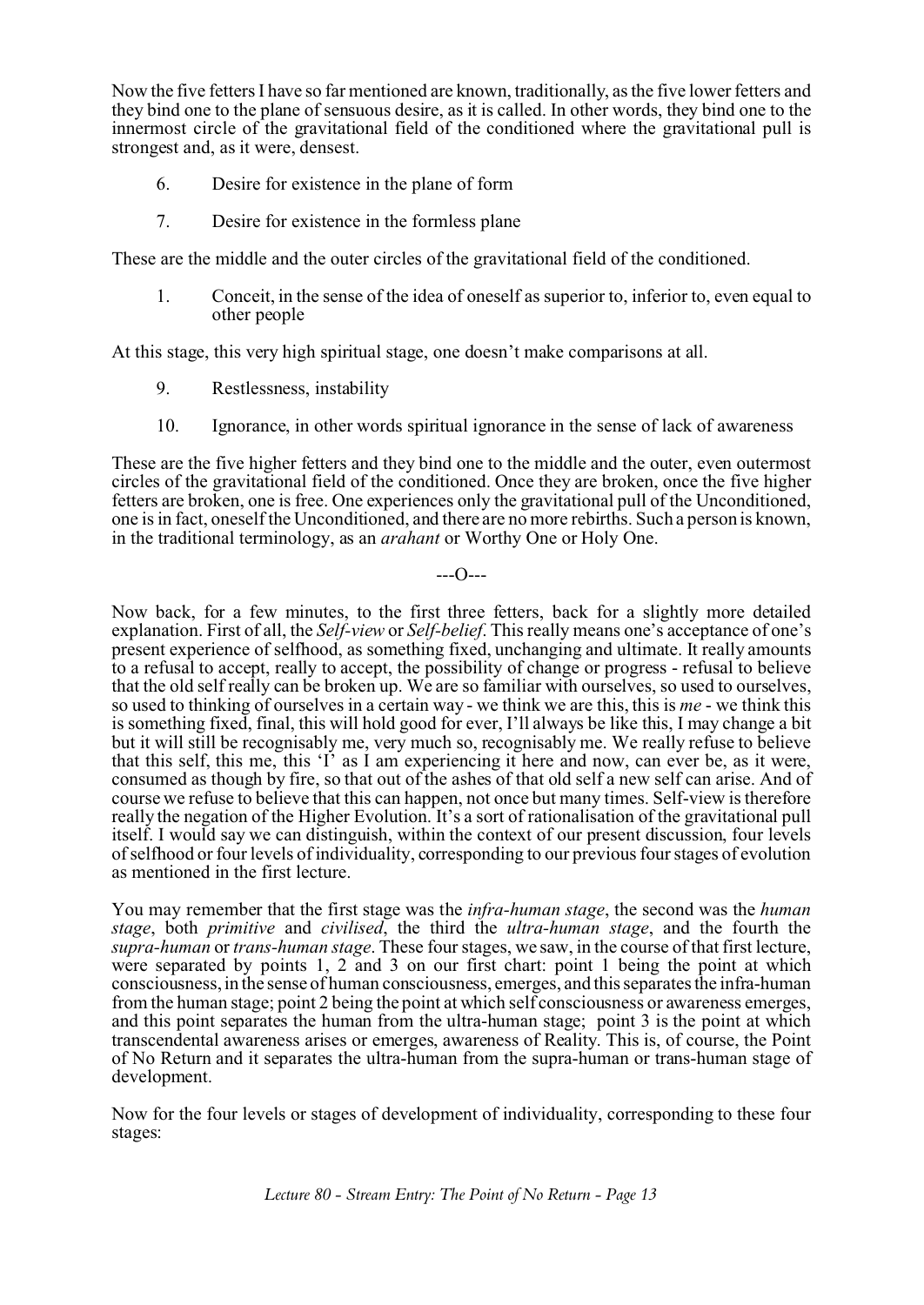- 1. the level of *Non-individuality*, where there's no individuality, just existence.
- 2. the stage of what we may call *Human Individuality*.
- 3. the stage of *True Individuality*.
- 4. the stage of *Transcendental Individuality*. That's equivalent to Enlightenment.

Most people are in process of developing human individuality itself. They've not yet even reached true individuality. That will come about only with the emergence of self-consciousness or awareness in the full sense.

Now there is very much that could be said about these four levels of individuality, about non-individuality, human individuality, true individuality, transcendentalindividuality. But really a whole lecture needs to be devoted to this subject, these four kinds of individuality and perhaps one day I shall do that. In fact there are several topics on which I would like to speak at some time. For instance, there is this very important question that we've been discussing quite a bit lately, of energy, especially energy in the form of positive and negative emotion. But we've no time for all that now, no time in this lecture, in fact no time during the present course. And for the present, we can only enumerate these four levels of individuality and leave it at that. And we enumerate them just to dispel the idea, the false idea, that individuality itself is something fixed, final, ultimately given; that it is not something that can develop, that it cannot die, that it cannot be reborn. So self-belief, the first of the three fetters, we may say, consists in the conviction that human individuality, individuality as we know it in our present stage of evolution, our present stage of development, is the norm of individuality, and that there's no other level of individuality, no other kind. And so long as this belief persists, the whole course of the Higher Evolution is blocked.

Now for the remaining two of the first three fetters, and we'll deal with them much more briefly. The second is, *Doubt* or *Indecision*. This is not doubt in the intellectual sense, not in the sense of suspension of belief or judgement. Doubt here, indecision, means unwillingness to commit oneself, unwillingness, if you like, to take the plunge. It means holding back when there's no reason for holding back. It means holding back even when one sees good reasons for *not* holding back. And here we may say, with this second fetter, the gravitational pull of the conditioned is at work with a vengeance. There are lots of people who are interested in the spiritual life, interested in the Higher Evolution, interested in Buddhism, come to lectures, come to classes, perhaps for quite a long time; but they won't commit themselves, they won't throw themselves in. At best they'll, as it were, just stretch out their toe and just dip it into the water to feel how hot or how cold it is and then they draw it back. Or even if they do venture in, they like to fasten themselves rather tightly, rather securely, to a good strong post on the shore so they don't get really carried away, and can perhaps have the best of both worlds. They won't throw themselves in. And very often it is because they are just afraid. They agree perhaps with everything that you say, but they won't really accept it, won't really try to put it into practice. This is because they are strongly bound by the second fetter, the fetter of doubt, the fetter of indecision.

Thirdly and Lastly, *Dependence on Moral Rules and Religious Observances*. One could give another whole lecture here but we'll just have to be content with a few, a very few observations. Here it's the dependence which constitutes the fetter. The moral rules are all right. The religious observances are all right, whatever they may be. But it is wrong to be *dependent* on them. Being dependent on them doesn't mean using them and continuing to use them as helps to the leading of the spiritual life. It means being neurotically, even possessively, dependent on them. It means treating them as ends in themselves and not as means to an end. And we may say, even, that a great deal, a very great deal, if not the greater part, of ordinary religious life and ordinary religious activity, conventional religious life and activity, is simply an expression of this fetter, dependence on moral rules and religious observances. And we should be on the lookout for this particular fetter even within the framework of our own Movement. And we should always ask ourselves whether we are not, in fact, continuing to do something not because it's still useful to